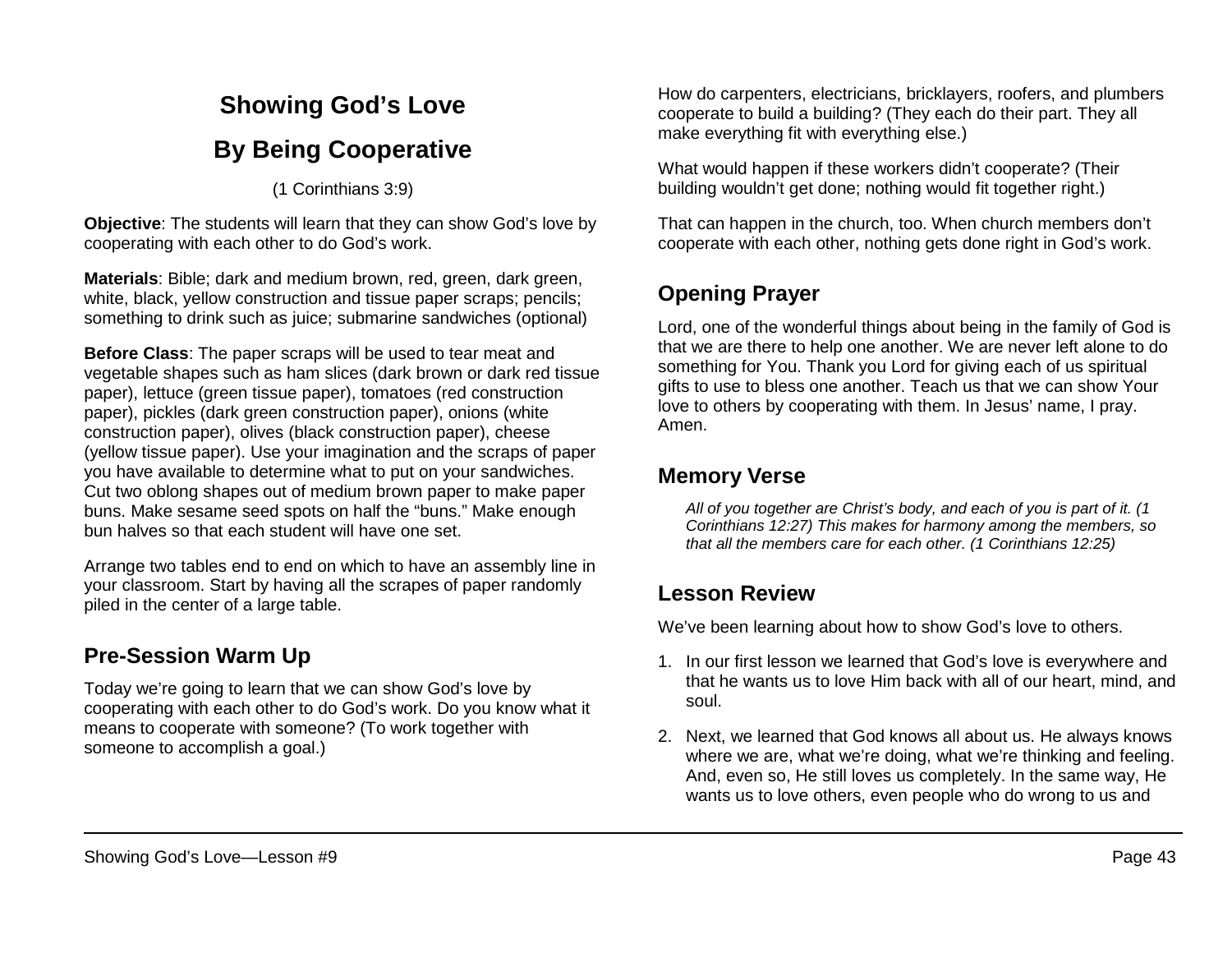don't deserve our love. Because that's the way He loves us.

- 3. Third, we learned that because planet earth belongs to God, we can show others that we love Him by taking care of our environment properly. We did an activity that showed the effects of an oil spill on the ocean, birds, plants and animals. We talked about ways to care for God's possessions.
- 4. Next we learned that one way of showing God's love is by being a good neighbor—that is, by thinking of others first and sharing what we have with them. We did an activity to show how sharing brings people together and often brings beautiful things into our lives—we put individual drops of food coloring in a dish of milk. Then when we added drops of dish soap it caused the food coloring drops to swirl together to make a beautiful rainbow.
- 5. Then we learned that we can show God's love by being compassionate to those who are hurting. God wants us to help those who are sad, lonely, scared, shy, or feeling rejected. We put Band-Aids on a broken heart and talked about ways we can help people with hurts on the inside.
- 6. Next we learned that we can show God's love by forgiving others when they do wrong things to us. We counted out 490 pieces of bird seed to show just how many times 7 times 70 is – that's the number of times God tells us to forgive others!
- 7. Next we learned that we can show God's love by using kind words. We put a paper clip on a ramp, but it just sat there like unkind words sit on a hearer's heart. But when we poured oil over the clip, it moved down the ramp, just like how kind words can help move sad things out of a person's life.

8. In last week's lesson we learned another way to show God's

love is by being a cheerful giver. We learned that when we give people gifts, it make our gifts become "larger" like seeing them under a magnifying glass. That's because they not only make the person we are giving the gift to feel special, it make us feel good, too.

#### **Lesson**

Before we start our Bible lesson, let's do something fun.

Do you all know what a Submarine sandwich is? Sub sandwiches are usually made on long loaves of bread that look like submarines. And, they can have many different things on them. Some have layers of meat, cheese, lettuce, tomato, onion, or pickles.

Today we're going to set up the "Super Assembly Line Café." Let's pretend that in our café, we are supposed to make Submarine sandwiches for hundreds of people.

Let's decide what to put on our submarine sandwiches. [One by one, hold up the colors of scrap paper and decide what they could represent: brown paper could be ham, red paper could be tomatoes, etc.]

What do you think the best way would be to make lots of sandwiches fast and efficiently? Do you think it would be best to have each one of us make a sandwich at the same time? Would that be the fastest way to make lots of sandwiches? Or, do you think there might be a better way?

What do you think if we assigned each person to add a single kind of item? We could work together like an assembly line. We could start out with the buns at one end of the line and then assign each person a different thing to put on the sandwich as the bun gets passed down the line. That way each item could be put on in order.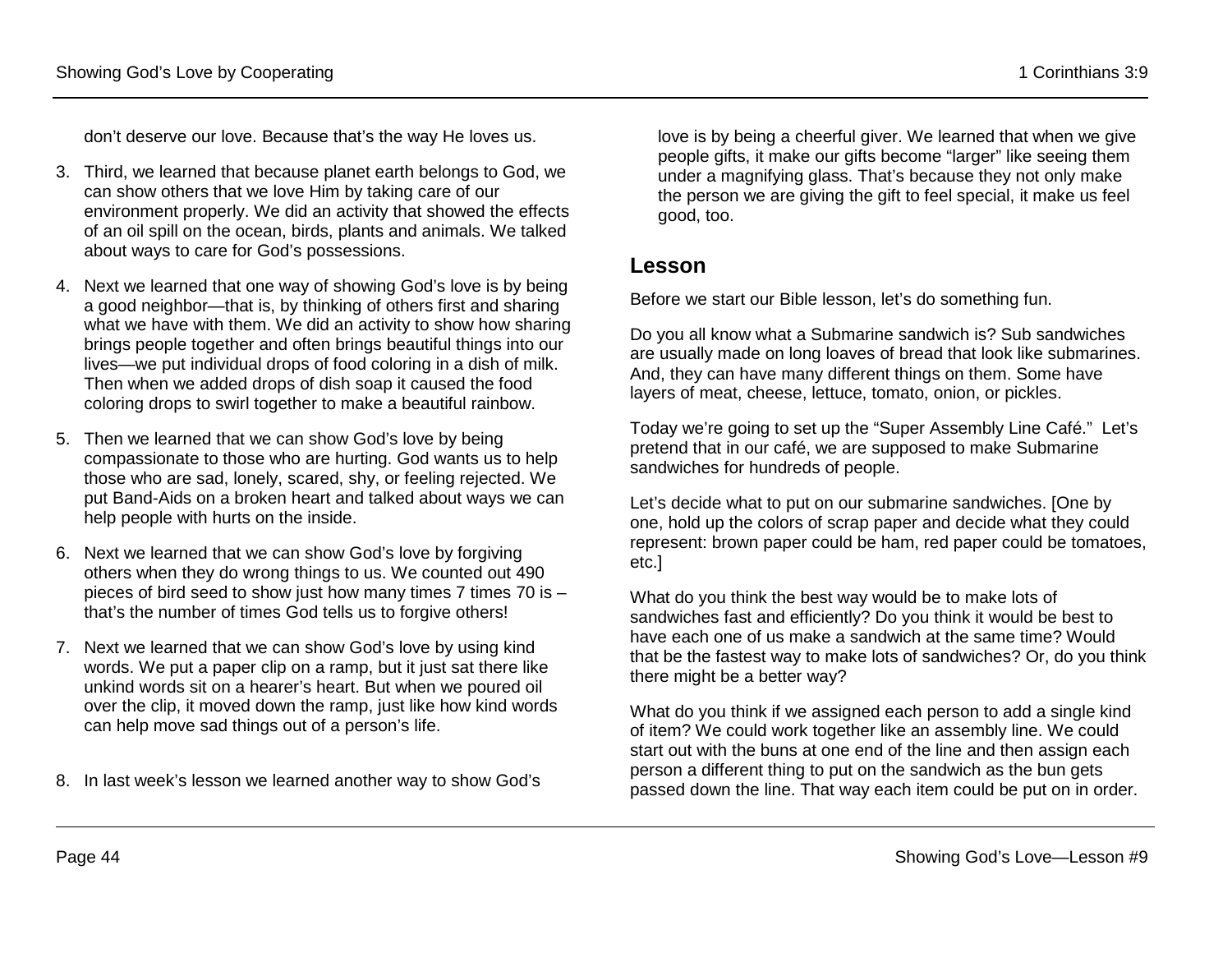For example, perhaps you will decide to put on meat first, then lettuce, then tomato, and so forth. The very last student will on put the bun top with the sesame seed markings. [If you have too many students, you could provide yellow and red crayons for students to add mustard and catsup to the bun by coloring it in or a marker to make sesame seeds on the top bun half. These students should be last inline.]

We call that *cooperation* or teamwork—working together as a team.

[Let the students decide how to divide up the tasks and to prepare their ingredient (i.e., tear their colored paper how they think it should be). The lettuce person may want to tear shreds; the tomato person may want to tear circles; the pickle person may want to tear long spears or circles; and so on.]

We'll put the bottom bun halves at the beginning of the assembly line. When I say, "Go," the first "cook" will tear and add his item to the bun half and pass it on to the next student. The first student will then take the second bun bottom. Each bun will go along the assembly line until the last student puts on the bun top and set aside the sandwich.

[When the assembly line has assembled all sandwiches, have students sit in a circle away from the table.]

Did you see how much better it was to have a plan and cooperate with each other? The Bible tells us we need to cooperate with other Christians to do God's work. God calls us fellow workers.

For example, the people of the early Christian church worked together to help one another:

[Teacher, read about Paul's Travel Plans in Romans 15:23-28]

gathered money and probably food and other supplies to send to other believers. And, surely they prayed for them, as well.)

God does not want any of us to work alone. We are to help each other.

Does any one know how the following partners helped each other in the work of God? [Teacher, let the children tell you what they remember about these Bible stories.]

- Barnabas helped Paul Jonathan helped David
- Joseph helped his brothers Elijah helped Elisha
- Ruth helped Naomi Jesus helped Lazarus
	-

God wants us to cooperate to build up the family of God. We must all do our part.

What sorts of ways can you cooperate or participate with others to do God's work? (You can pray for missionaries that are living overseas; you can send money or other needed supplies to them. You could work in a soup kitchen to help feed the homeless. You could do fund raisers to help raise money to help send kids to Youth Camp. )

What sorts of ways can you help God's work at church? Perhaps your job could be to pick up litter on the church parking lot or be friendly to a visitor to our class. We can all cooperate by praying for each other. You can pray for me so that I can be an even better teacher. I can pray for you, too.

You've heard the expression, "Many hands make work light." Cooperating is more fun than doing things alone. It breaks a big job down into small parts.

How did the church work together to help one another? (The church

Showing God's Love—Lesson #9 Page 45